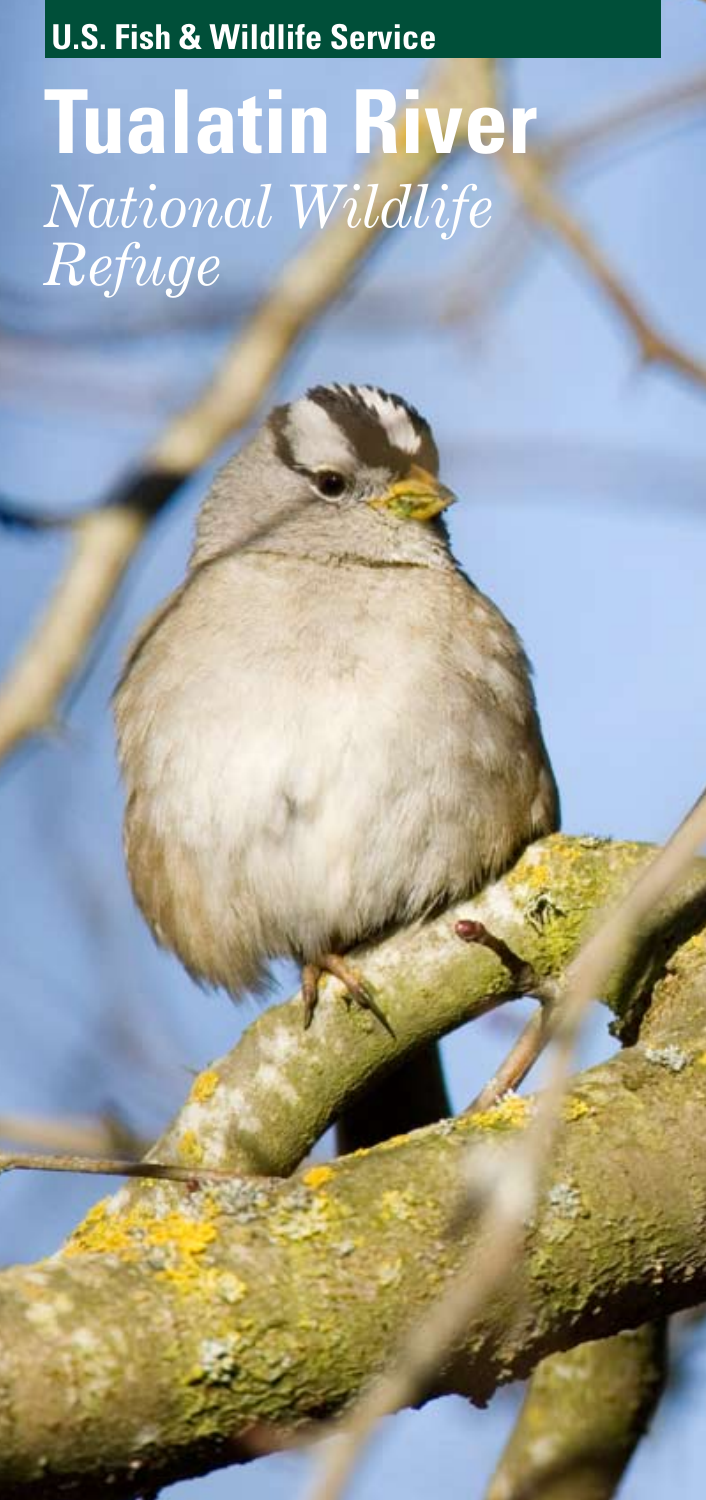*Just a few short miles short miles from the center of from the center of Oregon's largest city, the honking of geese honking of geese replaces the honking the honking of cars. This special of cars. This special place is a refuge, place is a haven for wildlife a haven and people. Born of Born of a community's dream, a community's and made possible made possible by their support, their support, a wildlife refuge a wildlife refuge now thrives in now thrives in the backyard of a growing of a growing metropolis. metropolis.*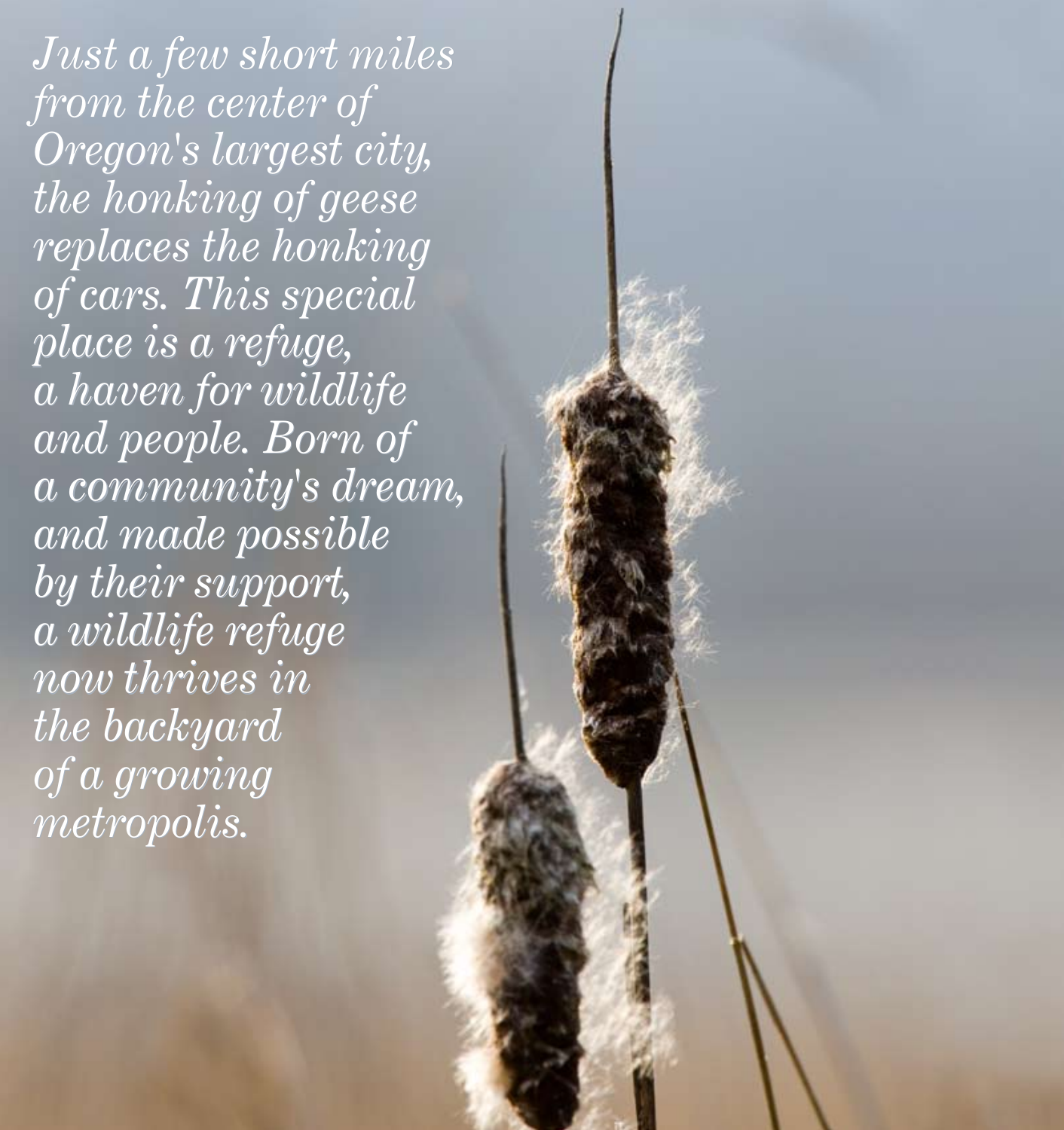**Welcome!** Located on the outskirts of Portland, Oregon, Tualatin River National Wildlife Refuge is one of only a handful of urban national wildlife refuges in the country. Situated within the floodplain of the Tualatin River,

the Refuge comprises less than 1% of the 712 square mile watershed. Yet, due to its richness and diversity of habitats, the Refuge supports some of the most abundant and varied wildlife in the watershed.

Since the Refuge's establishment in 1992, wildlife managers have been restoring and protecting lands and waters for the benefit of native wildlife and their habitats. These habitats include rivers and streams, seasonal and forested wetlands,

*Common yellowthroats creep and hop through brushy thickets, feeding on insects, spiders and caterpillars.*

*O r e g O r e o n*

*Showy plumes of Douglas spirea flowers provide summer color to wet meadow*  **prairies.** *Greater yellowlegs* **Community Community Community Community Community Community Community Community Community Community Community Community Community Community Community Community Community Community Communit** 

riparian areas, grasslands, and forested uplands. The Refuge is now home to nearly 200 species of birds, over 50 species of mammals, 25 species of reptiles and amphibians, and a wide variety of insects, fish and plants. The Refuge has also become a place where people can experience and learn about wildlife and the places they call home.

Tualatin River National Wildlife Refuge is one of over 540 refuges in the National Wildlife Refuge System—a network of lands and waters set aside specifically for wildlife. Managed by the U.S. Fish and Wildlife Service, the System is a living heritage, conserving fish, wildlife and their habitats for future generations.

| <b>Wildlife</b><br><b>Viewing</b><br>Tips    | The patient observer will be<br>rewarded with many wildlife viewing<br>opportunities. Every season brings<br>a new wealth of discoveries. Use the<br>following tips to observe and enjoy<br>the varied wildlife found here.                                                                                                                                                             |  |  |
|----------------------------------------------|-----------------------------------------------------------------------------------------------------------------------------------------------------------------------------------------------------------------------------------------------------------------------------------------------------------------------------------------------------------------------------------------|--|--|
| <b>Use Binoculars</b>                        | Binoculars and spotting scopes allow<br>you an up close look that does not<br>affect wildlife behavior.                                                                                                                                                                                                                                                                                 |  |  |
| <b>Come Early</b><br><b>Stay Late</b>        | Early morning and dusk are the<br>best times of the day to view wildlife.<br>Please note that the Refuge is open<br>from dawn to dusk.                                                                                                                                                                                                                                                  |  |  |
| <b>Use Identification</b><br><b>Guides</b>   | Use field guides to help you identify<br>species of plants and animals. A<br>wildlife list is available from the<br>Refuge.                                                                                                                                                                                                                                                             |  |  |
| <b>Be Patient &amp;</b><br><b>Respectful</b> | Move slowly. Quick movements and<br>loud noises will frighten most wildlife<br>away. Try sitting quietly in one<br>location. Animals that have hidden<br>may reappear after a short while. Walk<br>quietly. Be aware of sounds and smells.<br>Often you will hear more than you will<br>see. Teach children quiet observation.<br>Other visitors will appreciate your<br>consideration. |  |  |
|                                              | Look for animal signs. Tracks, scat,<br>feathers, and chewed plants left<br>behind often tell interesting stories.<br>Remember to leave these discoveries<br>where you find them.                                                                                                                                                                                                       |  |  |
|                                              | Please be considerate.<br>For the protection of<br>wildlife, visitors must<br>stay on maintained<br>trails and in designated<br>areas. No off trail use.                                                                                                                                                                                                                                |  |  |
|                                              | Observe from the<br>idolinga and do ni                                                                                                                                                                                                                                                                                                                                                  |  |  |

sidelines and do not approach wildlife too closely. Don't offer snacks; your lunch could disrupt wild digestive systems.

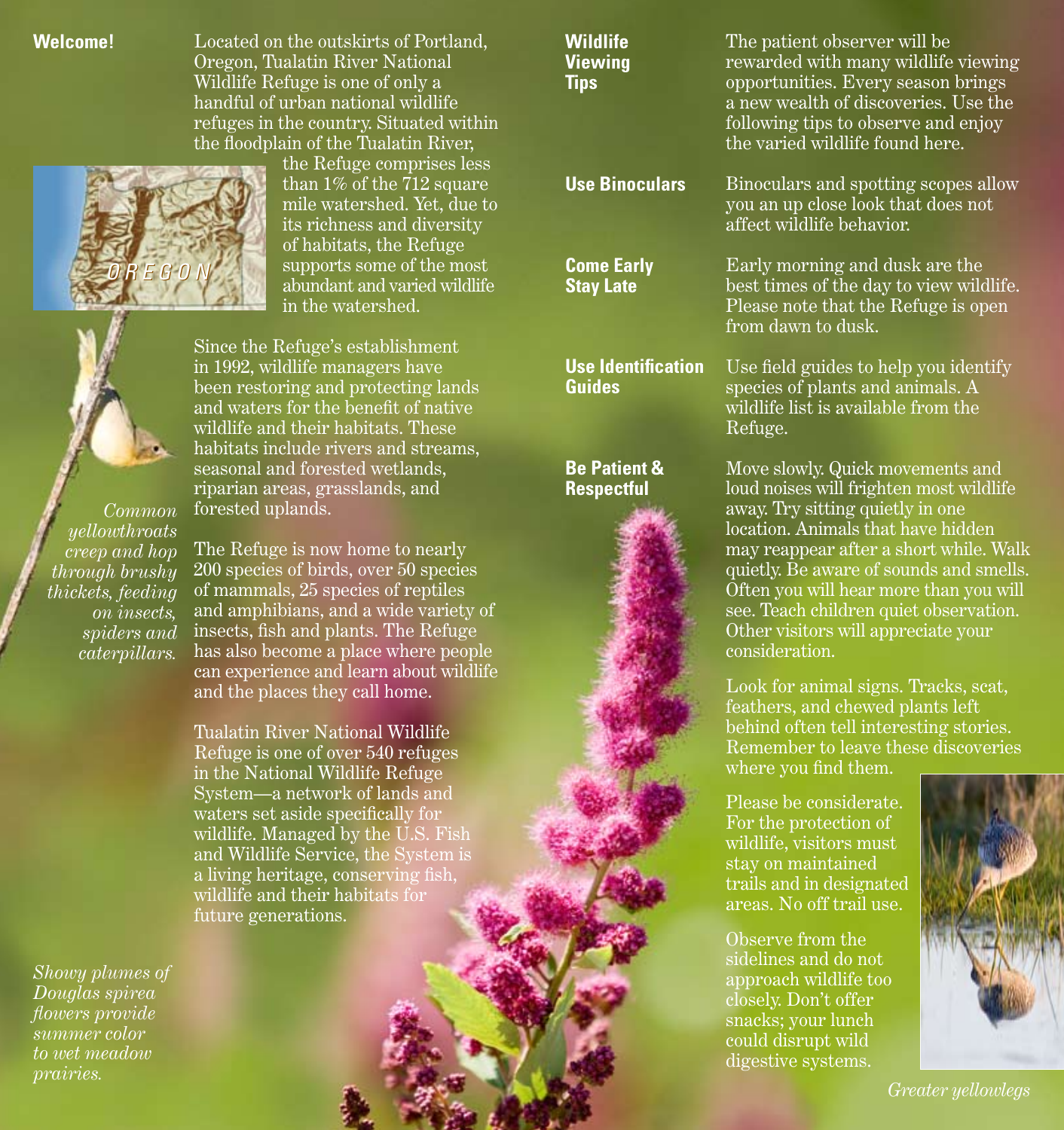## **Refuge Map**

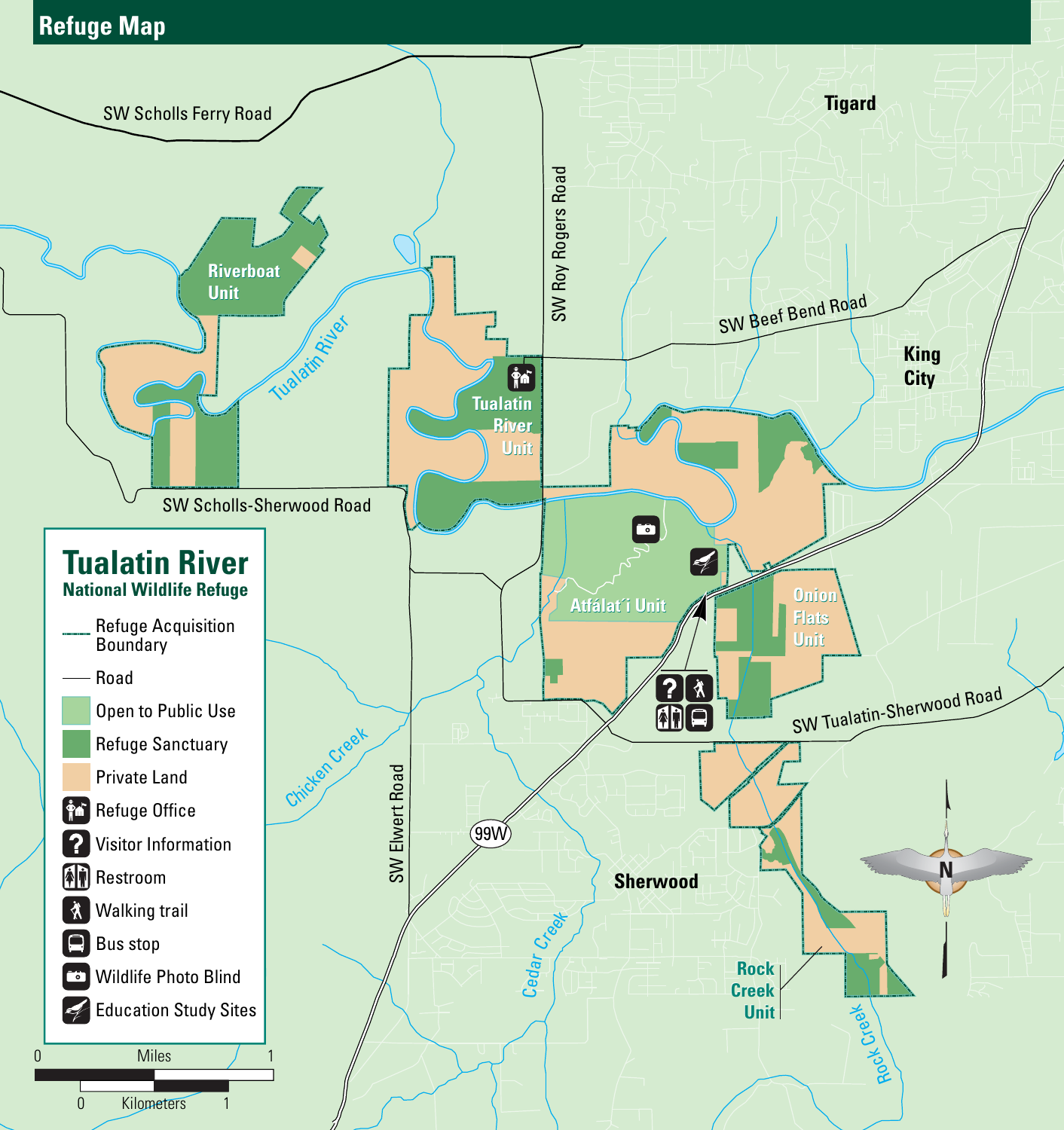| <b>Enjoying the</b><br><b>Refuge</b>           | Tualatin River NWR is a place where<br>wildlife comes first. When visiting,<br>always remember, you are a guest in<br>their home.                                                                                       | <b>Volunteering</b>                    |
|------------------------------------------------|-------------------------------------------------------------------------------------------------------------------------------------------------------------------------------------------------------------------------|----------------------------------------|
| <b>Refuge Hours</b>                            | The Refuge is open from dawn to<br>dusk throughout the year.                                                                                                                                                            |                                        |
| <b>Environmental</b><br><b>Education</b>       | The Refuge offers teacher workshops<br>to educators who would like to bring<br>their students on a field trip. Call to<br>learn more about the curriculum and                                                           | <b>Walking</b><br><b>Only</b>          |
|                                                | study areas available for teachers and<br>students.                                                                                                                                                                     | <b>Pets</b>                            |
| <b>Walking</b><br><b>Trails</b>                | A one-mile long nature trail meanders<br>through a variety of habitats past                                                                                                                                             | <b>Collecting</b>                      |
|                                                | wildlife viewpoints and ends at the<br>wetland overlook. The nature trail<br>is open year round. From May 1<br>through September 30, visitors are<br>permitted to walk on 3 miles of gravel                             |                                        |
|                                                | service roads. From October 1 to<br>April 30, these roads are closed to all<br>public entry to provide sanctuary for<br>wildlife. No other refuge lands are<br>open to the public.                                      | <b>Prohibited</b><br><b>Activities</b> |
| Wildlife<br><b>Photography</b><br><b>Blind</b> | The blind is open on a reservation<br>basis. Call 503/590 5811 to make<br>arrangements.                                                                                                                                 |                                        |
| <b>Accessibility</b>                           | Visitor service facilities, including<br>trails and overlooks, have been<br>designed to accommodate visitors<br>needing special assistance. Please<br>contact Refuge staff if you<br>would like further<br>information. |                                        |
| Pied-billed grebes<br>eat their feathers       |                                                                                                                                                                                                                         |                                        |
| and also food                                  |                                                                                                                                                                                                                         |                                        |

Do you want to help collect biological data, maintain habitats, greet visitors or work with school groups? If you are interested in volunteering or want to learn more about the Friends of the Refuge, call the Refuge or go to www.friendsoftualatinrefuge.org.

Trails are for walking only. To minimize disturbance to animals, no biking, jogging, or running.

Pets are not allowed. They disturb wildlife and will scare animals away before you get a chance to see them.

Please leave plants and animals where they are. No collecting of any kind. Do not pick up wildlife. While you think that a young animal has been abandoned, chances are it has a parent watching anxiously nearby.

No fires, firearms, fireworks, fishing or hunting. Camping or overnight parking is not permitted.

> *There is a lot to discover here– from the patterns of leaves to the colors of delicate dragonfly wings.*

*and also feed some to their chicks to help protect stomachs from fish bones and crustacean shells.*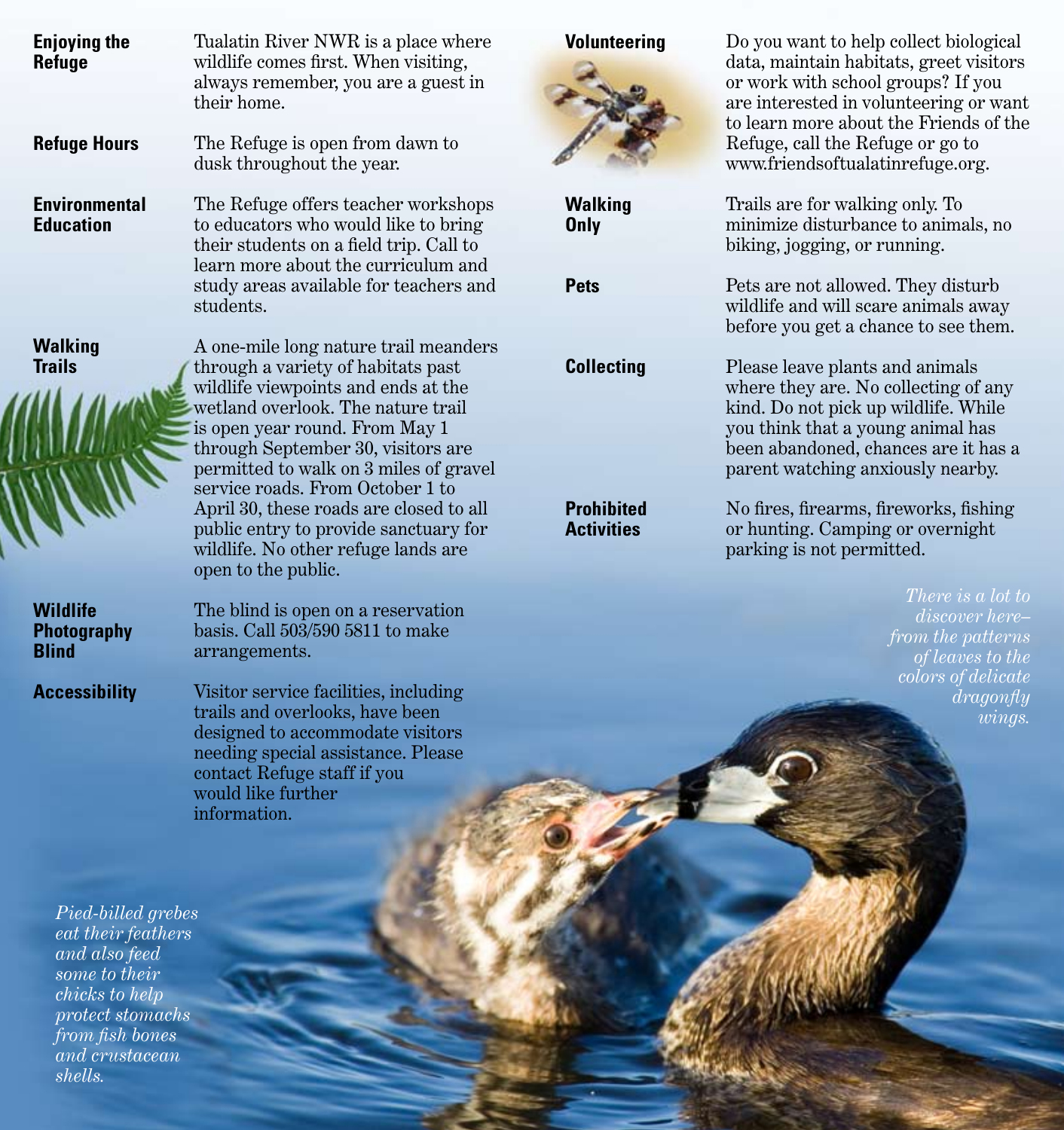**A Year of Wildlife** Tualatin River National Wildlife Refuge is a place to discover an everchanging panorama of wildlife. As the seasons change, so does wildlife viewing. Located on the Pacific Flyway, the Refuge is an important stopover where migratory waterfowl, songbirds, and shorebirds stop to rest, refuel, and raise their young.

> Spring is the time to enjoy the bright colors and singing chorus of migratory songbirds. Many species of songbirds arrive in the spring and use the Refuge as a place to breed and nest.

> > As seasonal wetlands dry out in the spring, mudflats are left behind. These provide a rich source of invertebrates for migrating shorebirds that are on their journey to their breeding grounds further north.

**Summer**

**Spring**

As migration slows, Refuge wildlife focus on raising their young. Broods of wood ducks and hooded mergansers are commonly seen in the wetlands. Also in summer, wetland plants such as plantain and smartweed grow and become the perfect food for migrating waterfowl that arrive on the Refuge later in the year.

**Fall**



*pintails make a winter meal for hungry bald eagles.*

## **Winter**

*After a long, grey winter, yellow-rumped warblers (at left) give us a first glimpse of spring color.*

As fall rains begin and temperatures cool, Arctic-nesting birds begin to arrive from their northern breeding grounds. In search of open water, food and shelter, waterfowl find what they need on the Refuge. At the same time, bald eagles become a regular visitor to the Refuge, hunting the increasing numbers of waterfowl found here.



Winter is a spectacular time to visit. Large numbers of waterfowl such as cackling Canada geese, northern pintails, and mallards blanket the Refuge as they eat the rich source of seeds and plants grown in summer. The Refuge boasts an average of 20,000 waterfowl during mid-winter, and in some years, over 50,000 have been observed in a single day.

> *Female wood ducks use high pitched calls to gather and lead their broods, sometimes up to 15 ducklings.*